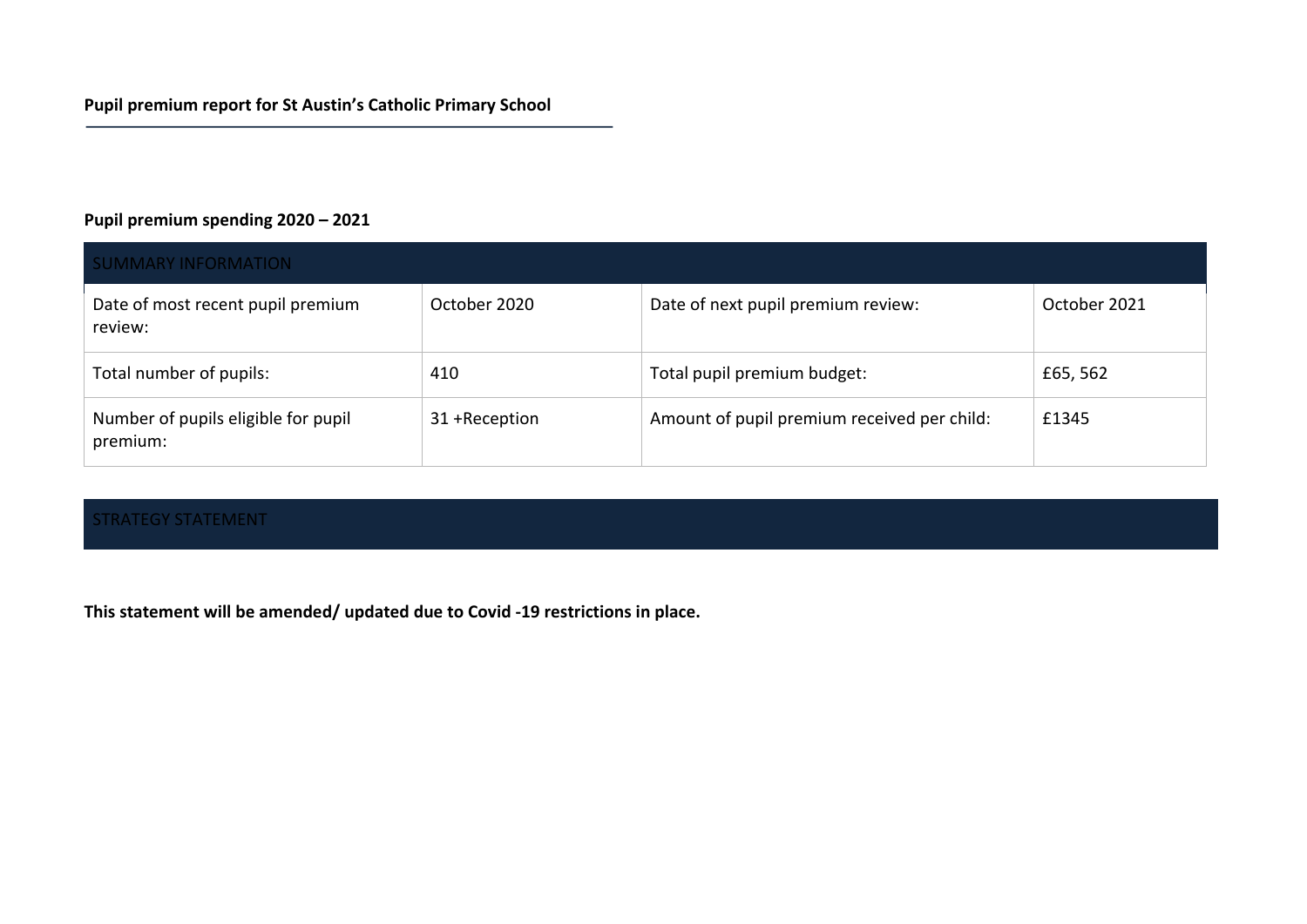#### **Barriers to learning**

|   | <b>BARRIERS TO FUTURE ATTAINMENT</b>                                                                                                                                           |  |  |  |  |  |
|---|--------------------------------------------------------------------------------------------------------------------------------------------------------------------------------|--|--|--|--|--|
|   | Academic barriers: (issues addressed in school such as low levels of literacy/maths)                                                                                           |  |  |  |  |  |
|   |                                                                                                                                                                                |  |  |  |  |  |
| A | 29% of pupil premium children are SEND. Lack of basic life skills and opportunities in vocational development in raising standards in KS2                                      |  |  |  |  |  |
| B | Increasing amounts of children with SEND which is also becoming more complicated with a noticeable increase4 in the number of<br>children presenting with mental health needs. |  |  |  |  |  |
|   | The school needs to engage vulnerable families through workshops, EHATs FSSW.                                                                                                  |  |  |  |  |  |

|   | <b>ADDITIONAL BARRIERS</b>                                                                                          |  |  |  |  |  |
|---|---------------------------------------------------------------------------------------------------------------------|--|--|--|--|--|
|   | External barriers (issues which require action outside school such as home learning environment and low attendance) |  |  |  |  |  |
| D | Attendance is currently 97% whole school v 93% pupil premium.                                                       |  |  |  |  |  |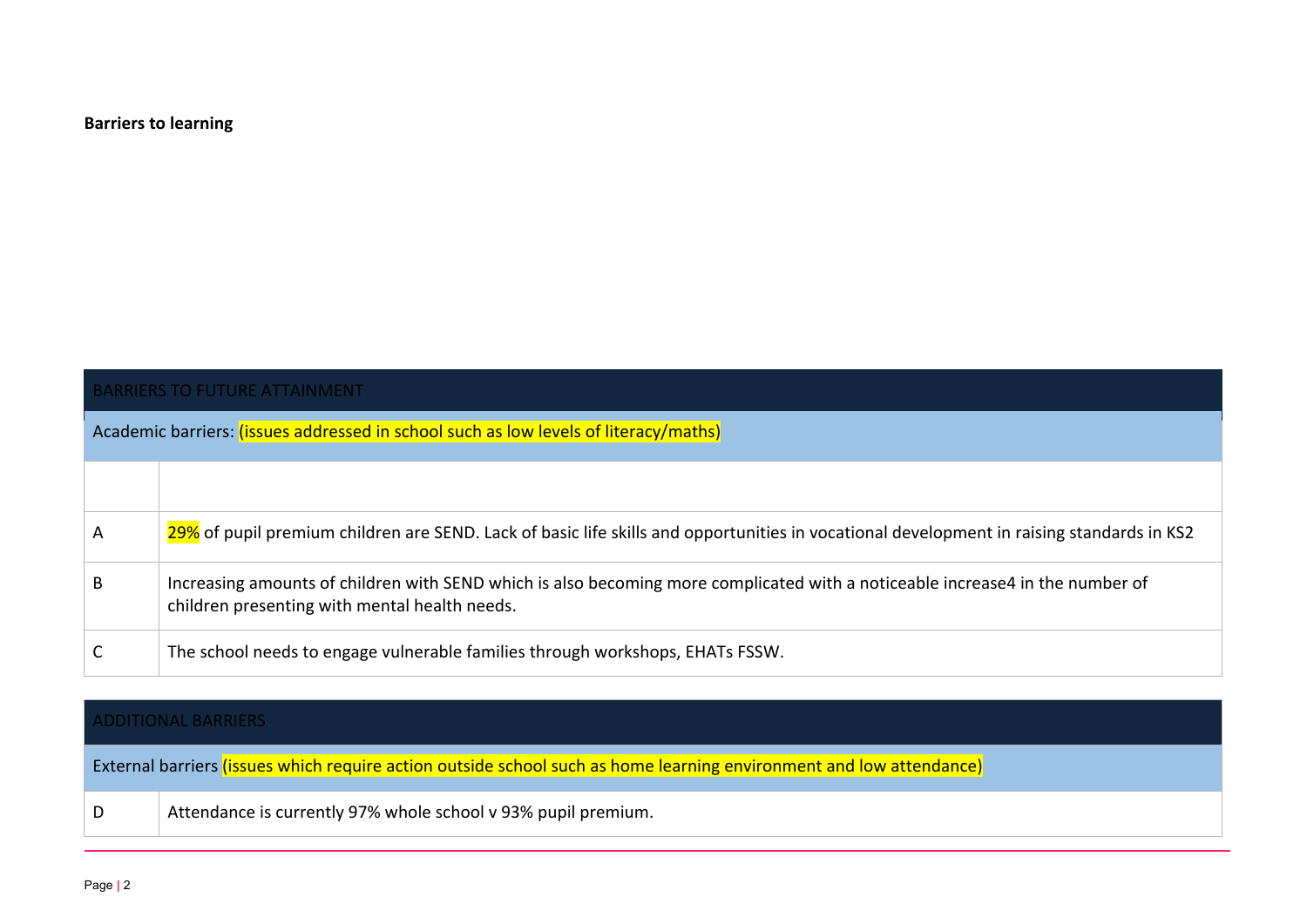| - | Children entering nursery with low level language skills or not prepared for school.       |
|---|--------------------------------------------------------------------------------------------|
|   | Home learning environment is not always conducive for effective learning and lack routine. |

| <b>INTENDED OUTCOMES</b> |  |  |
|--------------------------|--|--|
|                          |  |  |

|   | Specific outcomes                                                                                                                                                                                                                                                                                                                                                                                                                                                                                                                                                                                                                                                                                                                                                                                                         | Success criteria                                                                                                                                                                                                                                                                                                                                             |
|---|---------------------------------------------------------------------------------------------------------------------------------------------------------------------------------------------------------------------------------------------------------------------------------------------------------------------------------------------------------------------------------------------------------------------------------------------------------------------------------------------------------------------------------------------------------------------------------------------------------------------------------------------------------------------------------------------------------------------------------------------------------------------------------------------------------------------------|--------------------------------------------------------------------------------------------------------------------------------------------------------------------------------------------------------------------------------------------------------------------------------------------------------------------------------------------------------------|
| A | <b>Teaching</b><br>We know that if you provide high-quality teaching that is effective for disadvantaged<br>learners then you are providing effective teaching for all. High-quality teaching are<br>especially significant for pupils from disadvantaged backgrounds. (Sutton Trust)<br><b>CPD</b><br>Subject Leadership Inset<br>Building a curriculum delivered by School Improvement Liverpool - developing<br>the role of the subject leader.<br>PSHE Inset day<br>Structured progression so children build up their understanding of health,<br>relationships, safety and social issues in age-appropriate steps.<br>Encourages personal development of important qualities such as resilience,<br>$\bullet$<br>responsibility and wellbeing.<br>Targeted academic support provided by Learning Support Assistants. | Pupil Premium children will achieve challenging<br>targets set for them at the end of each key stage<br>Planning Power of Reading<br>Book scrutiny with SL/ SLT<br>Progress meetings termly Unit tests -<br>NFER Class monitoring Forms (OCT, FEB, JULY)<br>TT training to track PP children #<br>Learning walks and observations of core subjects<br>by SL. |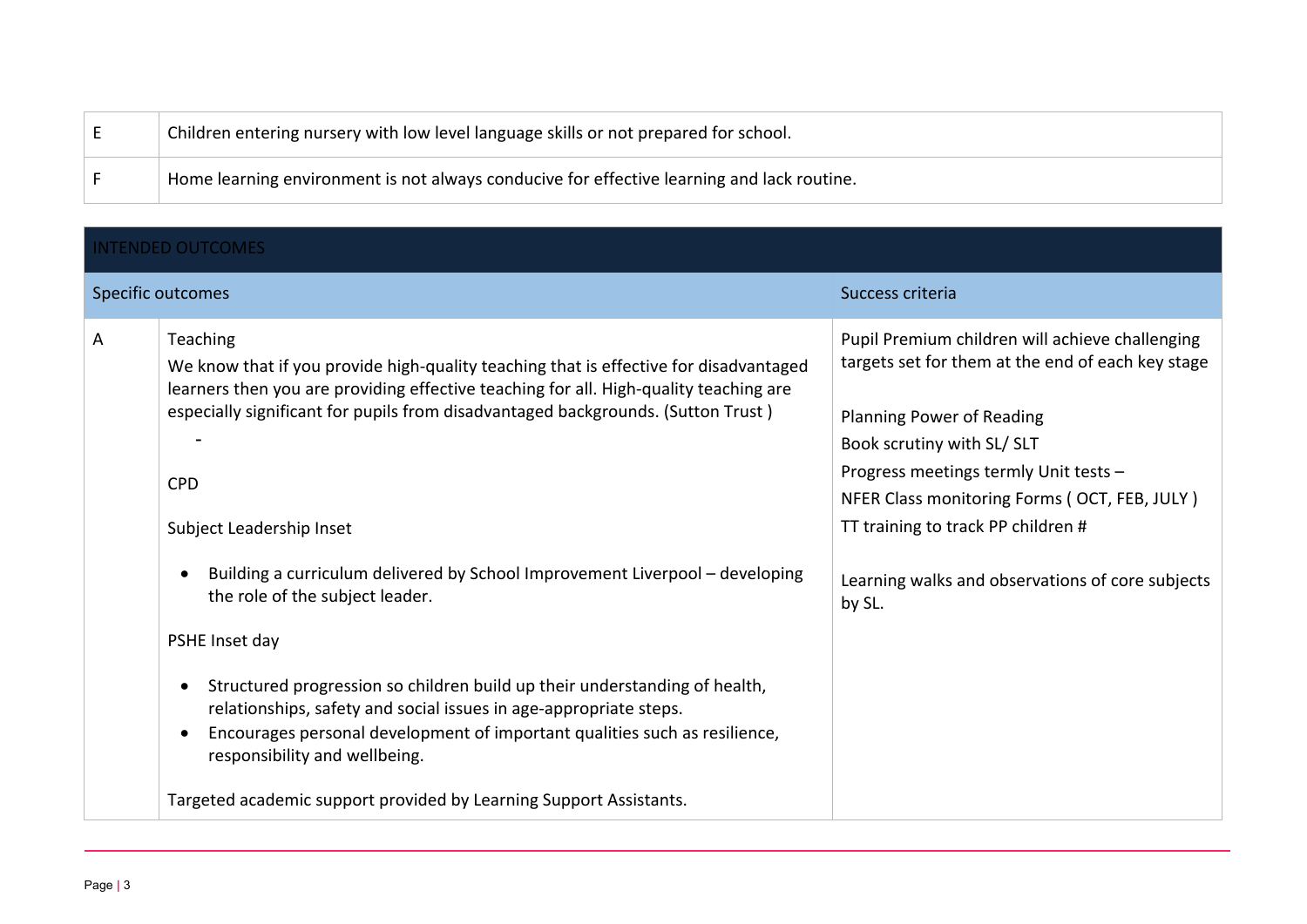| B            | <b>Academic Support</b><br>Improve confidence, progress and attainment of all pupil premium children.                                                                                                                                                                                                                                                                                                                                                                                                                          |                                                                                                   | Higher proportion of PP children to achieve or<br>exceed their end of year targets. |
|--------------|--------------------------------------------------------------------------------------------------------------------------------------------------------------------------------------------------------------------------------------------------------------------------------------------------------------------------------------------------------------------------------------------------------------------------------------------------------------------------------------------------------------------------------|---------------------------------------------------------------------------------------------------|-------------------------------------------------------------------------------------|
| $\mathsf{C}$ | <b>Wider Strategies</b><br>Extra curricular activities<br>Polytunnel -<br>Behaviour -Lego Therapy, Socially Speaking,<br>Play leaders                                                                                                                                                                                                                                                                                                                                                                                          | LSSP extracurricular coaches<br><b>Basket ball</b><br>Rounders<br>Hockey<br>Dance<br>Playleaders, | Currently on hold due to Covid -19                                                  |
| D            | Pupils identified for targeted support from services including EWO.<br>$\bullet$<br>Opened EHATs to help improve attendance<br>$\bullet$<br>First day response from the office<br>$\bullet$<br>Attendance and behaviour to continue to improve and be challenged, continue<br>$\bullet$<br>to reduce the number of persistent absentees.<br><b>SENISS</b><br>$\bullet$<br>Seedlings - The Seedlings team support the emotional needs of children<br>$\bullet$<br>allowing them to develop, grow and to build their resilience. |                                                                                                   | Attendance is in line or above national average<br>for all vulnerable groups.       |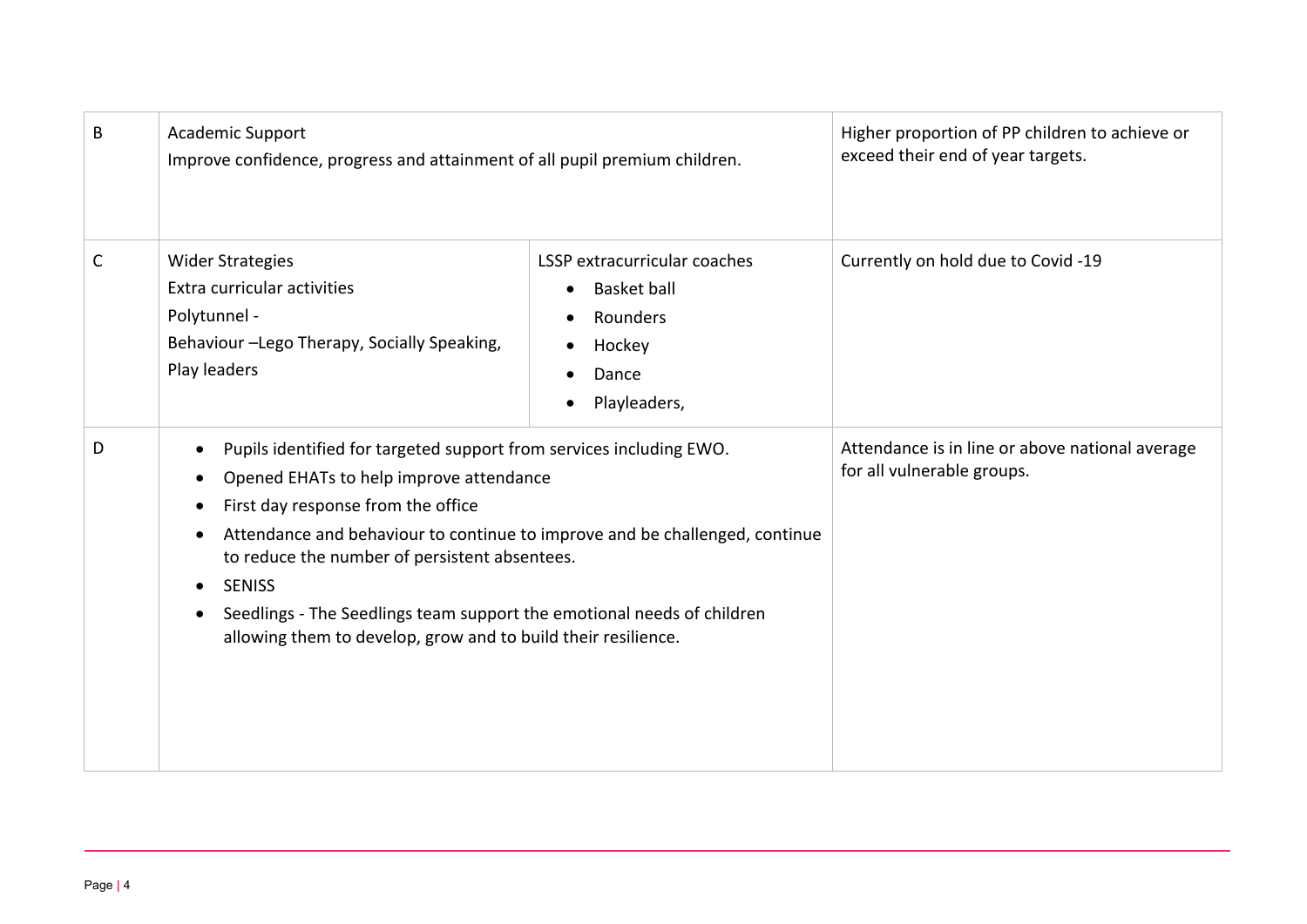# **Planned expenditure for current academic year**

| <b>ACADEMIC YEAR</b>        |                  |                                                       |                                                  |            |                                  |  |
|-----------------------------|------------------|-------------------------------------------------------|--------------------------------------------------|------------|----------------------------------|--|
| Quality of teaching for all |                  |                                                       |                                                  |            |                                  |  |
| Action                      | Intended outcome | What's the evidence and<br>rationale for this choice? | How will you make sure it's<br>implemented well? | Staff lead | When will<br>you review<br>this? |  |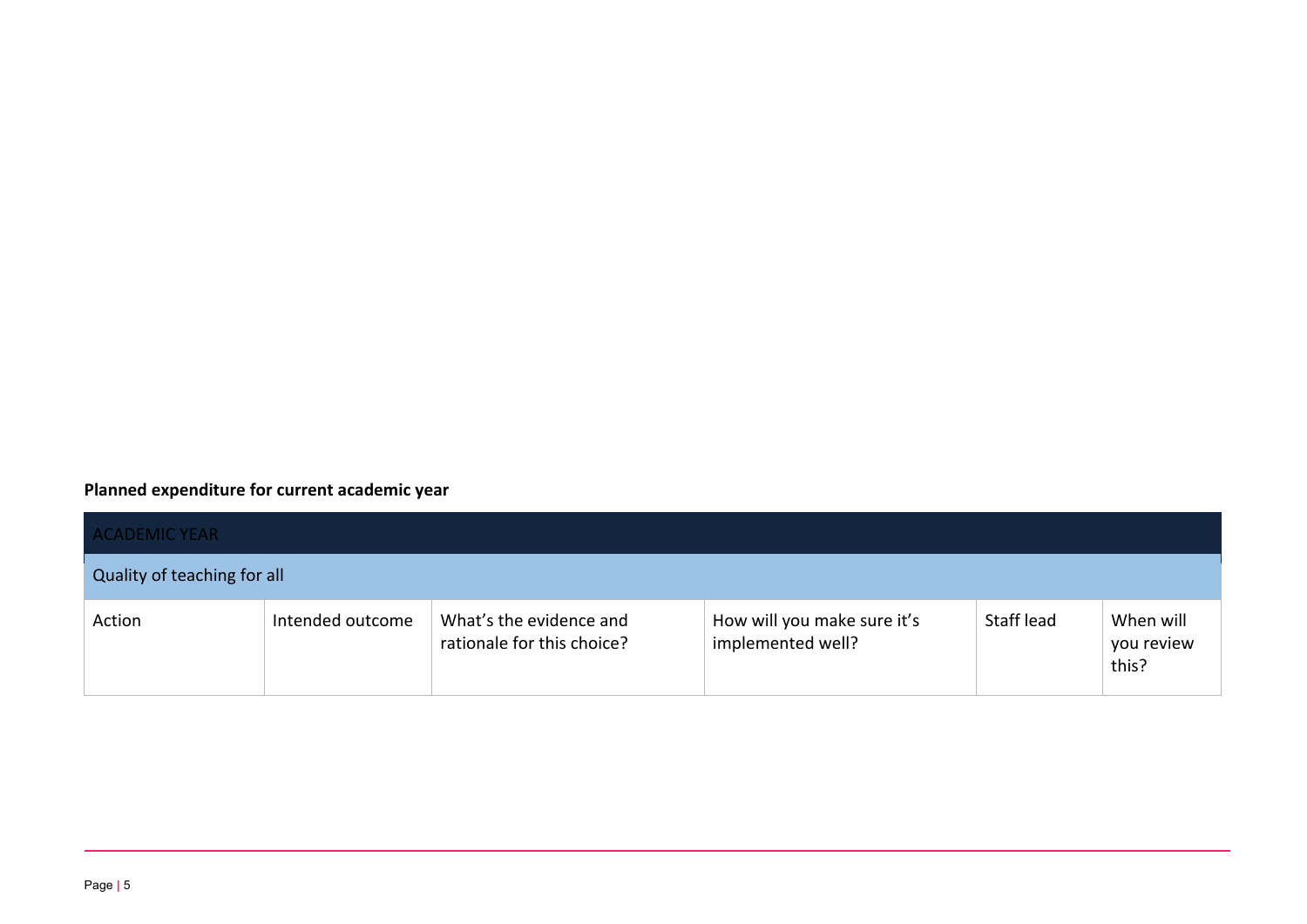| Improve vocabulary<br>and language skills<br>CPD - Whole school<br>INSET on vocabulary.<br>Curriculum<br><b>INSET(November</b><br>2020)                 | Children's to<br>develop their<br>spoken language<br>through wider<br>vocabulary<br>Increased<br>vocabulary will<br>impact writing. | Combine professional knowledge<br>with robust evidence about<br>approaches that are known to be<br>effective. Refer to:<br>EEF Teaching and learning toolkit<br>NFER report on supporting the<br>attainment of disadvantaged<br>pupils<br>Ofsted's 2013 and 2014 report on<br>pupil premium progress | Learning walks<br><b>Book scrutiny</b><br>Pupil progress meetings<br>Delivery during Directed time.<br>Pupil interviews/ pupil voice<br>Staff feedback.                                                               | D. Hints<br>S. Craven | <b>July 2021</b><br><b>July 2021</b> |
|---------------------------------------------------------------------------------------------------------------------------------------------------------|-------------------------------------------------------------------------------------------------------------------------------------|------------------------------------------------------------------------------------------------------------------------------------------------------------------------------------------------------------------------------------------------------------------------------------------------------|-----------------------------------------------------------------------------------------------------------------------------------------------------------------------------------------------------------------------|-----------------------|--------------------------------------|
| Bespoke CPD for<br>individual staff to<br>support direct needs<br>of PP children.<br><b>PSHE Conference</b><br>Implementation of<br>new PSHE curriculum | New PSHE lead to<br>attend conference<br>to ensure PSHE<br>provision is<br>meaningful to the<br>children.<br>PSHE is now            | Structured progression so<br>$\bullet$<br>children build up their<br>understanding of health,<br>relationships, safety and<br>social issues in age-<br>appropriate steps.<br>Encourages personal<br>development of<br>important qualities such<br>as resilience,<br>responsibility and<br>wellbeing. | SL to attend training and<br>disseminate to all staff.<br>Inset day for PSHE lead to set out<br>the delivery of the PSHE<br>curriculum.<br>Monitoring of the delivery by SLT<br>and SL.<br>Pupil voice / staff voice. |                       |                                      |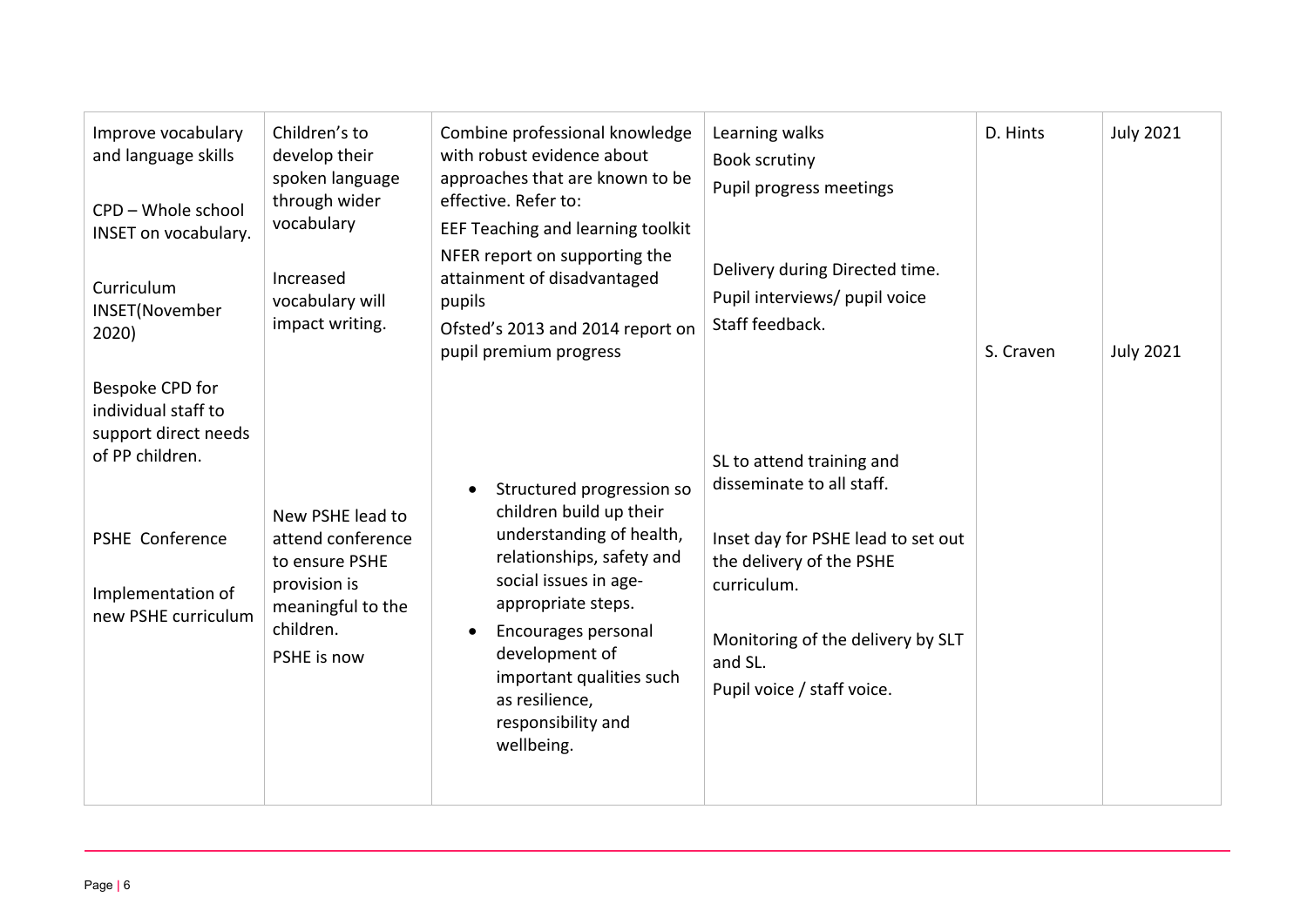| <b>SENDCO</b><br>Implement<br>interventions for<br>SEND children to<br>meet their needs and<br>enable them to reach<br>their potential<br>S. Hughes | For all Pupil<br>Premium children<br>with SEND to have<br>access to a full and<br>diverse curriculum<br>that meets their<br>needs and allows<br>them to make<br>progress and reach<br>their full potential. | Robust assessments have<br>highlighted the SEN PP children's<br>need and then the appropriate<br>intervention has been<br>implemented<br><b>Cognition and Learning: ELKLAN,</b><br>ELS Toe by toe, 1:1 Reading, ALS,<br>small group Reading, Writing and                                          | Monitoring: book scrutiny,<br>learning walks, analysis of data,<br>pupil and parent voice, | S.Hughes<br><b>EYFS</b> staff | Half termly |
|-----------------------------------------------------------------------------------------------------------------------------------------------------|-------------------------------------------------------------------------------------------------------------------------------------------------------------------------------------------------------------|---------------------------------------------------------------------------------------------------------------------------------------------------------------------------------------------------------------------------------------------------------------------------------------------------|--------------------------------------------------------------------------------------------|-------------------------------|-------------|
| SENDCO 50% non<br>teaching timetable to<br>provide support for<br>families and children.                                                            |                                                                                                                                                                                                             | Maths groups.<br><b>SEMH: A Quiet Place, Seedlings,</b><br>Rainbows.<br>Lego Therapy,<br>Socially Speaking,<br>Time to Talk<br><b>Sensory and Physical: specific</b><br>small group handwriting target,<br>brain breaks, mile a day,<br>sensory resources,<br>OT support,<br>Speech, Language and |                                                                                            | <b>LSOs</b>                   |             |
|                                                                                                                                                     |                                                                                                                                                                                                             | <b>Communication:</b><br>ELKLAN program, role-play,<br>small group speaking and<br>listening,                                                                                                                                                                                                     |                                                                                            |                               |             |
| Page   7                                                                                                                                            |                                                                                                                                                                                                             | <b>Liverpool Speech and Language</b><br><b>Support</b>                                                                                                                                                                                                                                            |                                                                                            |                               |             |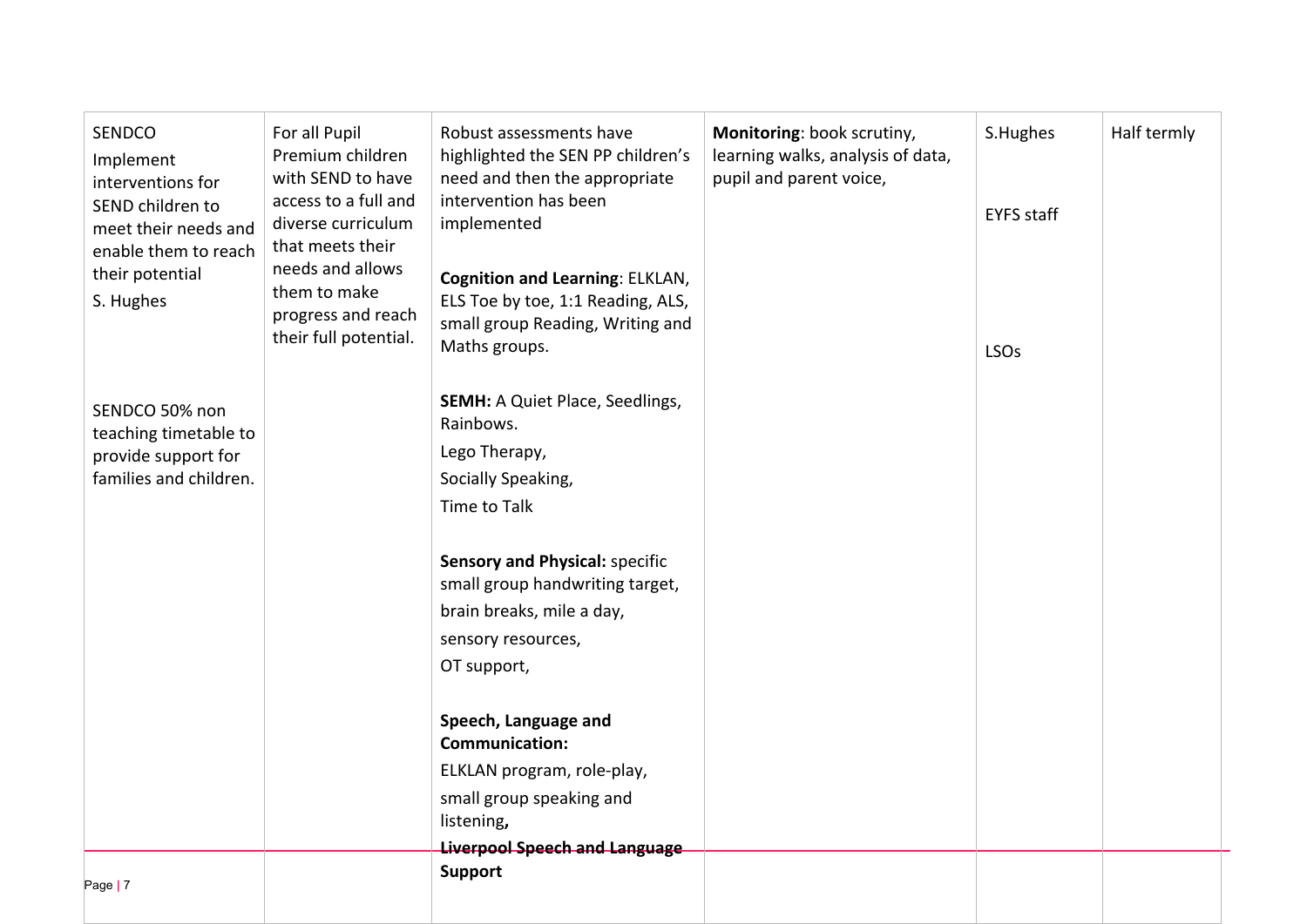| Total budgeted cost:                                                                                                                                                                                      |                                              |                                                                                                      |                                                                                                                                                                                | £41 562                                                          |                                  |
|-----------------------------------------------------------------------------------------------------------------------------------------------------------------------------------------------------------|----------------------------------------------|------------------------------------------------------------------------------------------------------|--------------------------------------------------------------------------------------------------------------------------------------------------------------------------------|------------------------------------------------------------------|----------------------------------|
| Targeted support                                                                                                                                                                                          |                                              |                                                                                                      |                                                                                                                                                                                |                                                                  |                                  |
| Action                                                                                                                                                                                                    | Intended outcome                             | What's the evidence and<br>rationale for this choice?                                                | How will you make sure it's<br>implemented well?                                                                                                                               | <b>Staff lead</b>                                                | When will<br>you review<br>this? |
| Attendance<br>Provide free places<br>at breakfast club<br>Bronze, Silver, Gold<br>Reward scheme<br>Certificates and<br><b>Badges Class</b><br>trophies<br>Day trip in Summer<br>term<br>Vouchers for 100% | Improve<br>Attendance of PP<br>children from | difference between pp and non<br>pp children's attendance.                                           | Monitored by SENDCo<br>EWO meet to specific parents<br>where concerns arise<br>Teachers target PP children,<br>Celebrate through newpaper,<br>website parent app, certificates | S. Hughes                                                        | Feb 2021                         |
| Target children to<br>access extra<br>curriculum clubs use<br>LSSP - Utilise<br>playground marking<br>improve playground<br>provision for KS1 and<br>KS <sub>2</sub>                                      | numbers attending.                           | Competitions entry and targeted support for PP<br>children with lunch / morning clubs Increase in PP | Meet with PE subject leader.<br>Ensure PP children identified to<br>PE coach for comps and extra<br>clubs. Ambassadors to support<br>playground games                          | <b>LSSP</b> staff<br>PE S.Leader<br>Class teachers<br><b>SLT</b> |                                  |